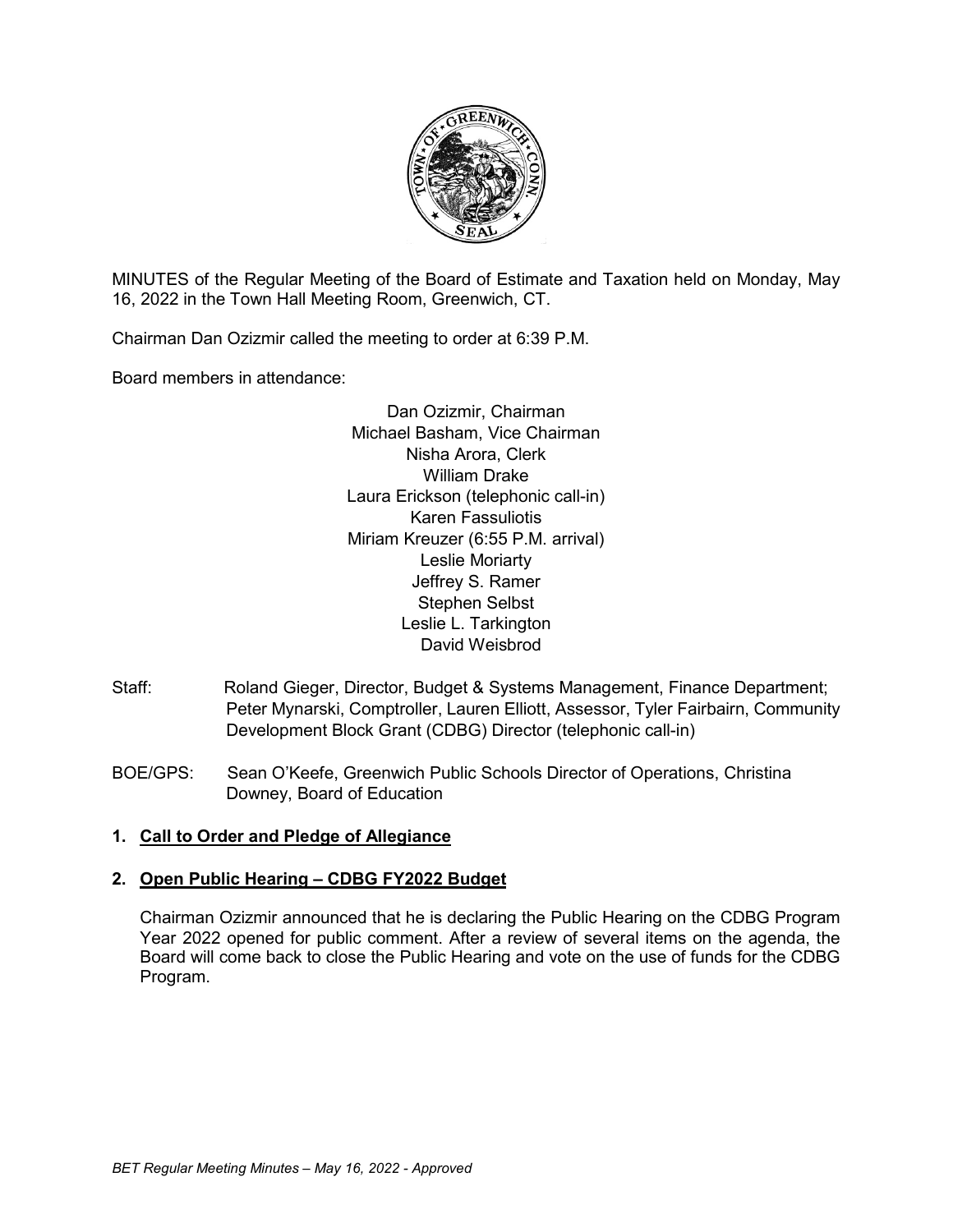#### **3. Request for Budget Adjustments**

| <b>Number</b> | <b>ROUTINE APPLICATIONS</b><br><b>Department</b> | <b>Amount</b> | <b>Purpose</b>                       |  |
|---------------|--------------------------------------------------|---------------|--------------------------------------|--|
| $FD-3$        | Fire Dept.                                       | \$275,000     | <b>Additional Appropriation</b>      |  |
|               | A205 51100                                       |               | <b>Payment for Overtime Services</b> |  |
| $FI-3$        | \$35,000<br><b>Finance</b>                       |               | <b>Transfer</b>                      |  |
|               | N132 51470                                       |               | <b>Investment Advisory Services</b>  |  |
| <b>PL-2</b>   | <b>Perrot Library</b>                            | \$15,000      | <b>Transfer</b>                      |  |
|               |                                                  |               |                                      |  |

Ms. Tarkington announced that there are three Routine Applications as follows:

- An additional appropriation of \$275,000 for the Fire Department for the payment of overtime services.
- A budget transfer of \$35,000 for the Other Post-Employment Benefits (OPEB) Fund for investment advisory services.
- A budget transfer of \$15,000 for painting services at the Perrot Library.

Upon a motion by Mr. Selbst, seconded by Mr. Ramer, to approve the above noted Routine Applications the Board voted 11-0-0 (Ms. Kreuzer not present for the vote). Motion carried.

### **NON-ROUTINE APPLICATIONS**

| <b>Number</b> | <b>Department</b>      | Amount                  | <b>Purpose</b>      |
|---------------|------------------------|-------------------------|---------------------|
| <b>SE-10</b>  | <b>First Selectman</b> | <b><i>\$XXXXXXX</i></b> | Settlement          |
|               | P935 57350             |                         | Massey v. TOG & BOE |

Ms. Fassuliotis presented the item stating that the mishap occurred at the Greenwich High School Student Center when wet tiles fell upon a student with resulting injuries. Mr. Selbst added that the Law Committee did look at this event and he felt a thorough job was done in settling this claim. Ms. Fassuliotis added that the claim was settled for \$20,000 in light of the fact that the Law Department was given authority to settle up to \$25,000.

> Upon a motion by Ms. Fassuliotis, seconded by Ms. Tarkington, to approve a legal settlement to appropriate \$20,000 from the Risk Fund, the Board voted 11-0-0. Motion carried.

After the vote Ms. Fassuliotis added that this matter has yet to go to the Board of Selectman and the RTM Claims Committee for a vote.

Ms. Moriarty made a motion to take an item out of order, seconded by Mr. Ramer to wait for the arrival of a BET member to participate in the discussion for BOE Grant funding requests. The item being the Assessor's Report. The motion passed 11-0-0.

Chairman Ozizmir decided to exercise the Chair's prerogative and take another item out of order. He wanted to recognize the passing of Mr. William Fassuliotis, the father of BET member Karen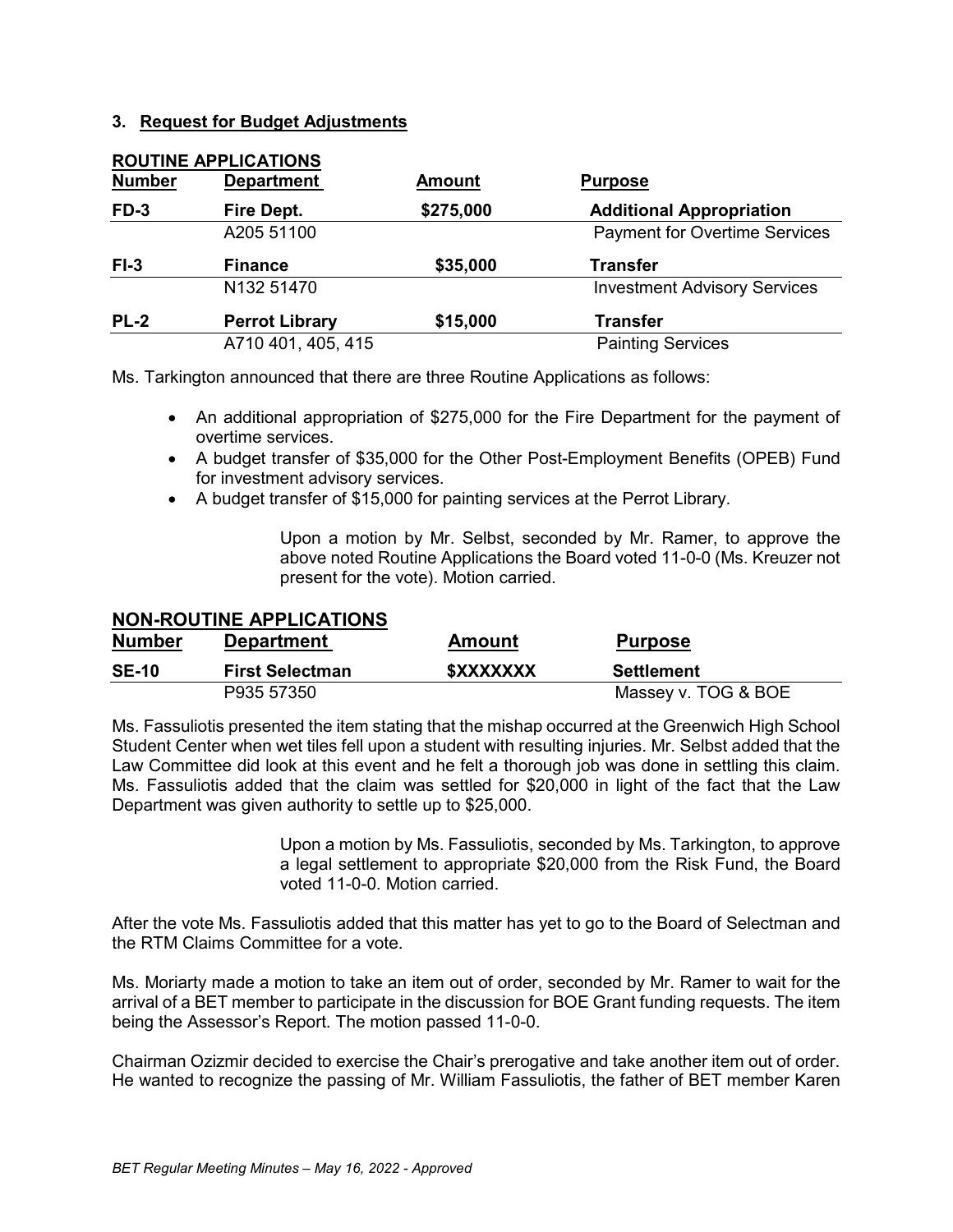Fassuliotis. He proceeded to recite a short eulogy regarding Mr. Fassuliotis' lifetime. He concluded by asking for a short moment of silence.

**ED-12 BOE \$1,566,171 Additional Appropriation** Remainder of ESSER II

> Ms. Tarkington made a motion, seconded by Ms. Moriarty to approve an additional appropriation of \$1,566,171 for the remainder of the ESSER II funds.

Ms. Tarkington reported that, at the BET Budget Committee meeting, Mr. Sean O'Keefe, Chief Operating Officer for Greenwich Public Schools (GPS) began his presentation by stating that the Greenwich Public Schools (GPS) has been the recipient of four different Covid related grants as follows:

- $ESSER = $758.160$
- Coronavirus Relief Fund = \$1,203,684
- ESSER II = \$4,268,046 in total, partially appropriated in May 2021 by the BET for \$2,701,875 leaving a balance of \$1,566,171 to be appropriated today.
- $\bullet$  ESSER III (also known as ARP) = \$9,592,155

 Ms. Tarkington continued to report that Mr. O'Keefe said that the ESSER I and Coronavirus Relief Fund monies were also fully appropriated and spent though FY 2021. He told the Committee that the funds were spent for facilities supplies and equipment and teaching and learning supplies.

For the ESSER II grant, the breakdown for the \$2,701,875 in FY 2021 was for certified staff, noncertified staff, technology for students and teachers and supplies all related to Covid. The remaining balance of \$1,566,171 was almost entirely for staff salary and benefits. He noted that \$285,506 was for benefits that was coordinated between GPS and the Budget Director, Roland Gieger.

At that meeting Ms. Tarkington asked if the request for grant funding for the ESSER II had been presented to the Board of Education (BOE) for its approval. He answered that they were reviewed by the Finance Committee of the BOE and all the related materials to each grant are put into the monthly package for the BOE. He stated that they wanted to be as transparent as possible.

There were several audit related questions and the tracking of expenditures. Mr. Mynarski informed the Committee that the initial BOE and Town Covid related grants were in the process of being audited. Mr. Mynarski went on to explain how the Finance Department was preparing to meet future audit and administrative burdens by working collaboratively with the BOE and other Town departments.

A motion was made to approve the funding at the Budget Committee meeting. Ms. Tarkington reported that the vote was 3-1-0, with one-member voting against because the full BOE had not approved the funding for the ESSER II grants.

> Mr. Ozizmir made a motion, seconded by Ms. Tarkington, to amend the motion on the floor to state that the BET requests and recommends, but does not require a formal condition that the BOE take a formal vote on deciding, stating it is a recommendation not a condition. The Board voted 10-1-1 (Moriarty voting no and Erickson abstaining).

> There were no objections to the amendment on the original motion and it passed 12-0-0.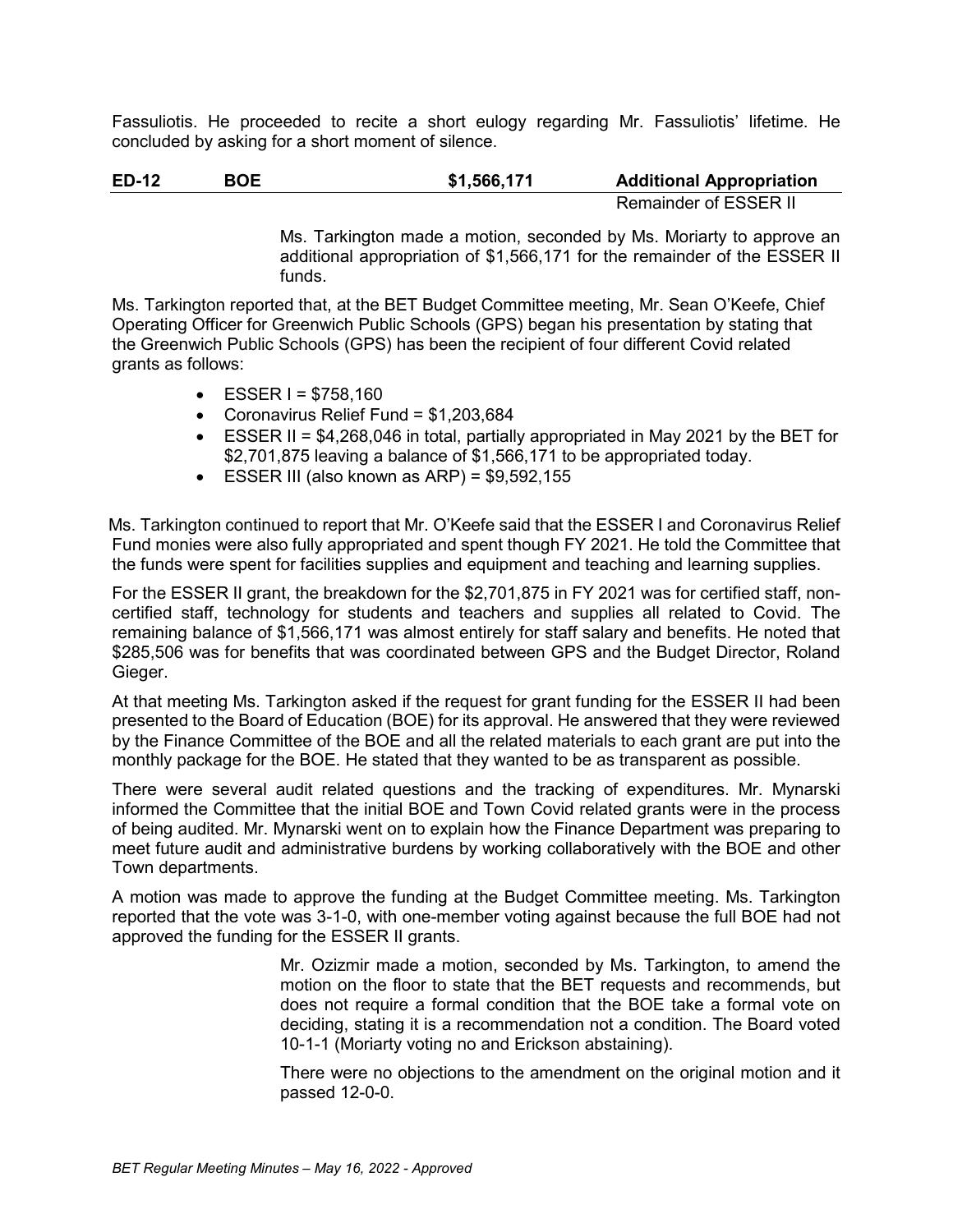| <b>ED-11</b> | BOE | \$9,592,155 | <b>Additional Appropriation</b> |
|--------------|-----|-------------|---------------------------------|
|              |     |             | $ADD$ $E$                       |

ARP Funds

Ms. Tarkington made a motion, seconded by Ms. Moriarty to appropriate \$9,592,155 for ESSER III funds.

Ms. Tarkington gave the BET Budget Committee Report. For the American Rescue Plan/ESSER III, Mr. O'Keefe reported that the total of \$9,592,155 was either partially spent or committed through the year's FY 2022 to 2024. The focus of the grant is on transformation and at least 20% of the grant must be spent on 1) learning loss, 2) learning acceleration, 3) academic renewal or 4) student achievement. He went on to explain what the term transformation includes. The spending breakdown for ESSER III included; 1) \$4,602,363 for Human Resources, 2) \$971,099 for benefits, 3) \$140,846 for food services and 4) \$1,494,392 for teaching and learning.

Ms. Tarkington said that Mr. O'Keefe responded to a question, to explain the process, by saying that the process started in the Spring of 2021 with a deadline of August 24, 2021 to put together and submit a request package to the Department of Education. They determined eligibility for the projects. A member of the Budget Committee asked if the full BOE had approved these requests and who made the allocation decisions. Mr. O'Keefe stated that Dr. Toni Jones, himself and several BOE employees put together a plan. It was shared with the BOE Finance Committee. A Budget Committee member stressed that the Finance Committee is a subcommittee and not the full BOE. A Budget Committee member continued to point out that the submission was not approved by the full BOE.

Mr. O'Keefe was asked if this program was a reimbursement program. He responded that he thought the money was received in advance and not a reimbursement program. It was further determined that the program was actually a reimbursement program. Mr. O'Keefe was also asked to prepare "blue sheets" for today's meeting. They were prepared and are included in the package.

A motion was made at the Budget Committee meeting to approve the funding for \$9,592,155. That motion was amended and ultimately passed with a 3-1-0 vote. The dissenting vote was explained that the full BOE had not voted on the ARP funding.

> Mr. Ozizmir made a motion to reduce the \$9,592,155, by an amount of \$1,958,377, seconded by Ms. Tarkington. He explained that amount is broken down into three fiscal years; 1) \$3,533,643, 2) \$4,090,135 and 3) \$1,968,377 for a total of \$9,592,155. He explained his rationale as 1) the monies for fiscal year 2022 should be treated the same way as the previous motion and recommend the BOE votes affirmatively, 2) for fiscal 2023 funds the recommendation is to appropriate the same with \$10,000 added for healthcare benefit. On these funds we approve the funds so that it can be moved to the RTM for a June vote. Because, we don't have an affirmative vote by the BOE, Mr. Ozizmir stated he will have a motion later to condition the funds.

Aa a result of the proposed motion noted above there was an extended discussion with a series of attempted motions and amendments to the proposed motion. The central theme contained within the discussions was that the full BOE did not approve any of the previously obligated or received Covid related grants.

Ms. Erickson wanted to be assured that the BET was not reducing any of the appropriations for the ESSER grants. She was told that the motion is not to reduce the appropriation. She also asked if there was any representation from the BOE in attendance. And if so, if they could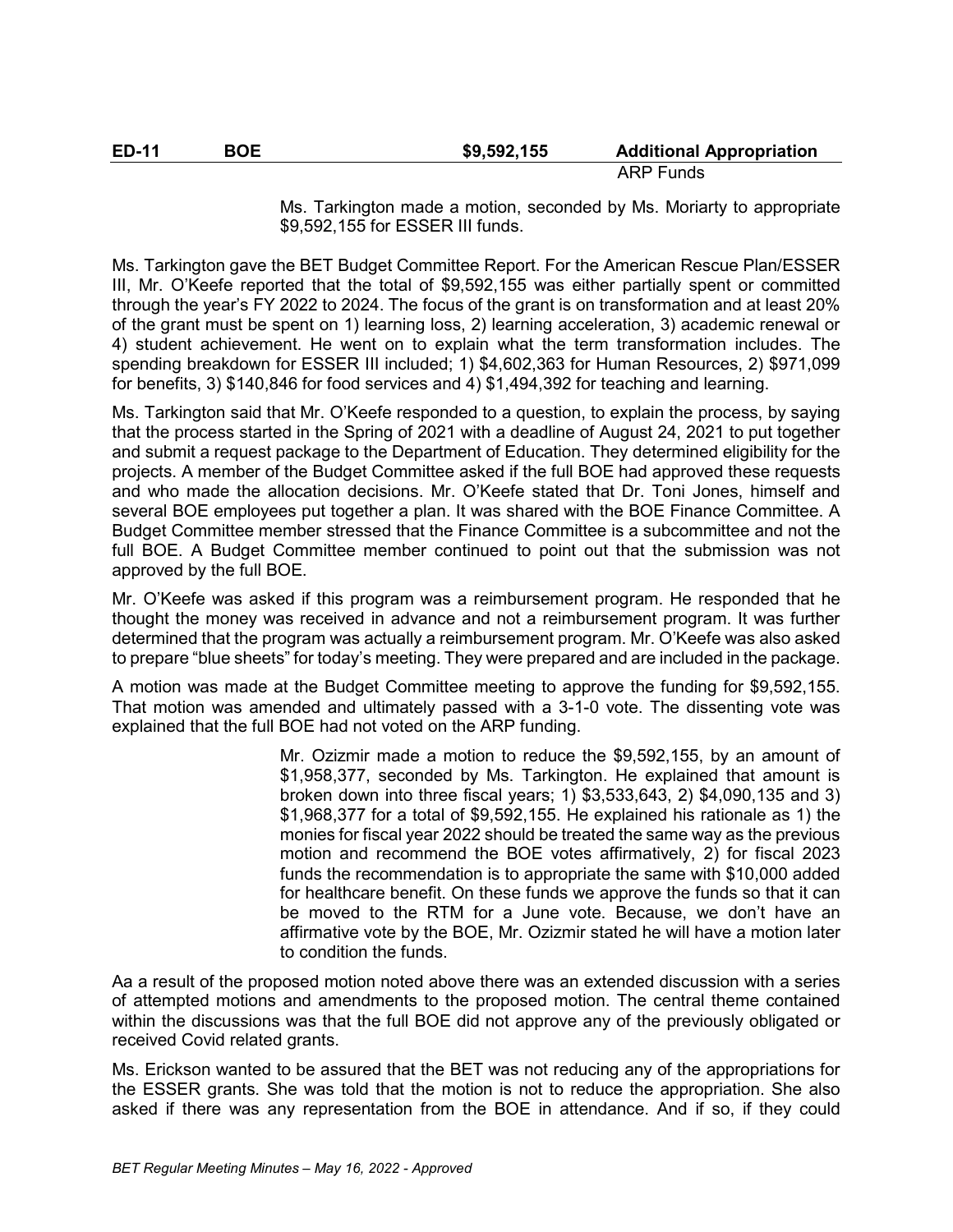respond. Christina Downey was in attendance. She stated that the BOE Budget Committee was fully aware of the process for procuring grants and what was detailed in the grant applications. She affirmed that the BOE did not formally approve the grants because it was her impression that the BOE approves the normal operating budgets and not those for grants.

After several requests to move the vote along and vote on the matter, Mr. Ozizmir decided to pull his original motion note above and restated his motion as follows:

> Chairman Ozizmir made a motion to appropriate \$7,633,799 for fiscal years 2022 and 2023, to condition \$4,100,136 for fiscal year 2023 for approval by the BOE and to defer an appropriation of \$1,958,377 for fiscal year 2024 until the BOE votes to approve funding for 2022, seconded by Ms. Tarkington. The Board voted 9-2-1 to approve the motion (Moriarty & Kreuzer voted no, Fassuliotis abstained).

> The Board voted on the original motion amended and voted 12-0-0 to approve. Motion carried.

## **4. ASSESSOR'S REPORT**

The Assessor began by informing the Board that today, May 16<sup>th</sup> was the last day to file an application for the Senior and Disabled Tax Credit. As of May 12<sup>th,</sup> an estimated 225 seniors and disabled have applied and shall receive credits on the 2021 Grant List. This is a program where seniors file every other year. She added that once the mill rate is set this evening they will be able to set the credits.

Regarding the 2021 Revaluation, Ms. Elliott said there are 37 appeals filed to Superior Court. For the 2015 Revaluation we had 116 tax appeals. The total value for the 2015 Revaluation appealed had a market value of \$2.19 billion. Taxpayer's have until June  $4<sup>th</sup>$  to appeal their assessments to Superior Court.

Ms. Moriarty asked Ms. Elliott if she know what the market value of the 37 appeals filed where. She responded they are listed on the chart in the packet and equal \$1.112 billion.

Ms. Tarkington said she was surprised about the market value for residential versus commercial appeals listed on the charts; \$59 million versus \$1.1 billion. Ms. Elliott responded that she expects more appeals to come before the June  $4<sup>th</sup>$  deadline.

Mr. Ramer stated that Board of Assessment Appeals asked for additional funds to compensate for an expected 1,000 plus appeals. He noted that in her report they have 658 to date. Ms. Elliott responded that there were more than 1,000 appeals for the last revaluation. Both agreed that there will be more coming before the June  $4<sup>th</sup>$  deadline.

# **5. COMPTROLLER'S REPORT**

Mr. Mynarski informed the BET that the RTM has voted on the final budget for the ARP funding. He said that the Chief Accountant has set up all the budgetary accounts in the Munis financial accounting system. He said that the first reported expenditures are \$6,822,912 for the Greenwich High School Soil remediation project. He said that he will work with the BET to set up a monthly reporting process.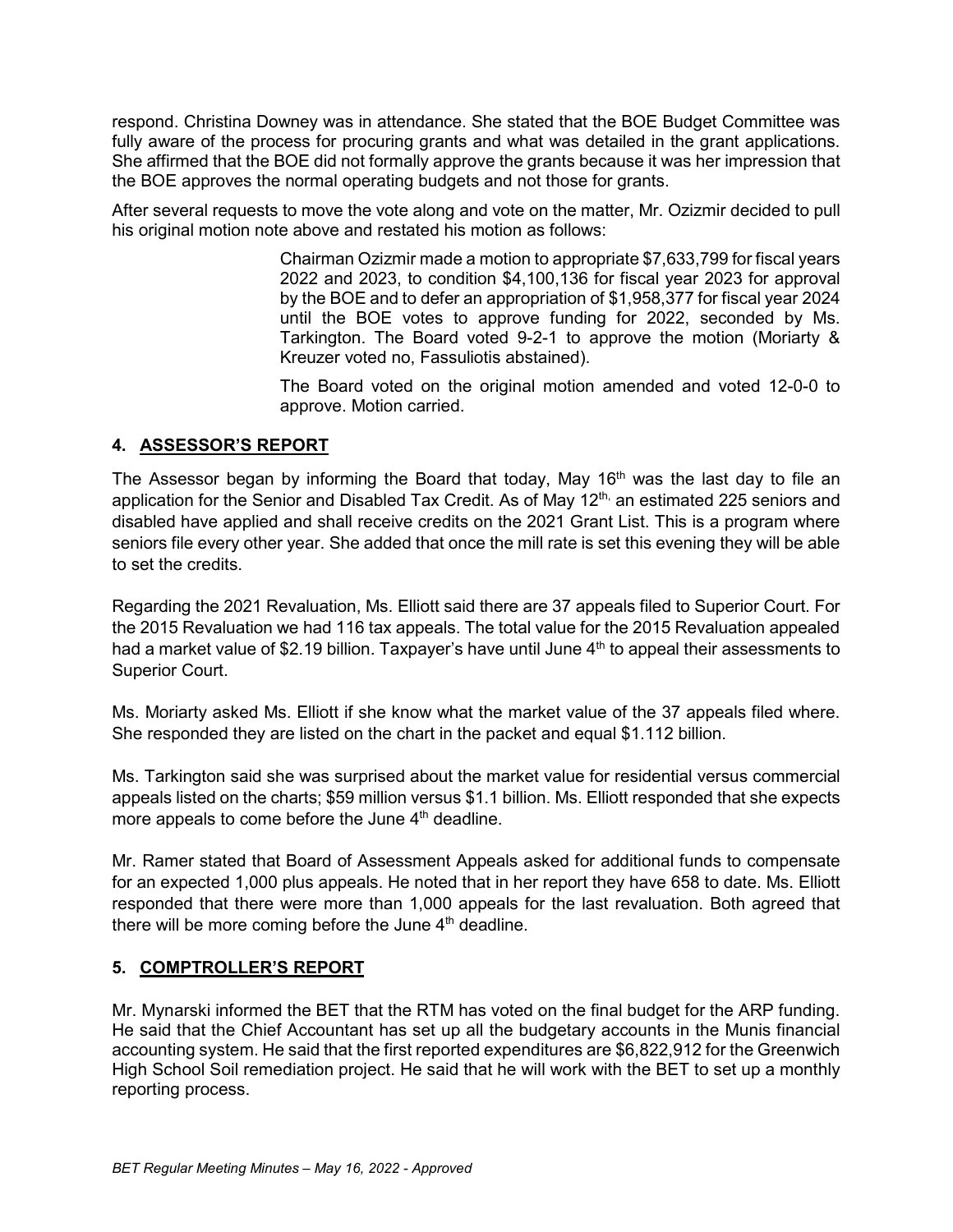It was reported that the Senior Accounting Supervisor for the Finance Department has resigned to take a position in another town closer to her home in Westchester. This will impact the Chief Accountant, who will need to fill the position temporarily until a replacement is found. The Chief Accountant also is a key employee in the annual audit process.

> Upon a motion by Ms. Tarkington, seconded by Mr. Basham, the Board voted 12-0-0 to accept the Comptroller's Report. Motion carried.

### **6. TREASURER'S REPORT**

Mr. Mynarski presented the Treasurer's Report and started by saying the OPEB Fund experienced a sharp drop in investment value. The fund lost \$3.2 million for the month of April and \$2.1 million overall for the fiscal year to date.

He also reported that, although not in the Treasurer's Report, the Retirement Board market values lost about \$27 million for the month of April 2022.

He concluded by saying that the ARP monies for the GHS Soil Remediation will be moved from the Grant Fund to the Capital Projects Fund. This amount will ultimately be 410 million.

> Upon a motion by Mr. Selbst, seconded by Ms. Tarkington, the Board voted 12-0-0 to accept the Treasurer's Report. Motion carried.

#### **7. Request for Budget Adjustment – NON-ROUTINE APPLICATION**

| CD-1 | <b>Community Development</b> | \$1,002,042 | <b>Approval to Use</b> |
|------|------------------------------|-------------|------------------------|
|      | Q197                         |             | CDBG FY2022 Budget     |

As noted below, the Public Hearing for CDBG funding was officially closed. Mr. Tyler Fairbairn, CDBG Director, was in attendance via telephone to answer questions.

Ms. Tarkington reported that this application was for an amount of \$1,002,042 for the Program Year 2022 CDBG budget. She also reported that the amount will need be adjusted.

Ms. Tarkington gave the BET Budget Committee report. She noted that this was the annual entitlement grant submission brought forward each year. Mr. Fairbairn explained the process. He said it starts when they send out the applications in January to the various entities and give them 30 days to apply for a grant. There are a series of public hearings for the applicants to present their cases for the grants submitted. The RTM Advisory Committee is made up of members from each RTM District, members of the community and two BET members. They Advisory Committee sends their recommendations to the First Selectman. He makes his selections and it must go to the RTM for the June meeting to meet the August deadline. Mr. Fairbairn stated that the total grant was made up of three pieces as follows:

- Estimated Entitlement for CDBG Program Year 2022 = \$808,5587…
- Reprogrammed Prior Year Funds to Program Year 2022 = \$172,768.73
- Reprogrammed CDBG-CV Funding = \$20,717.10
- Total =  $$1,002,042$ .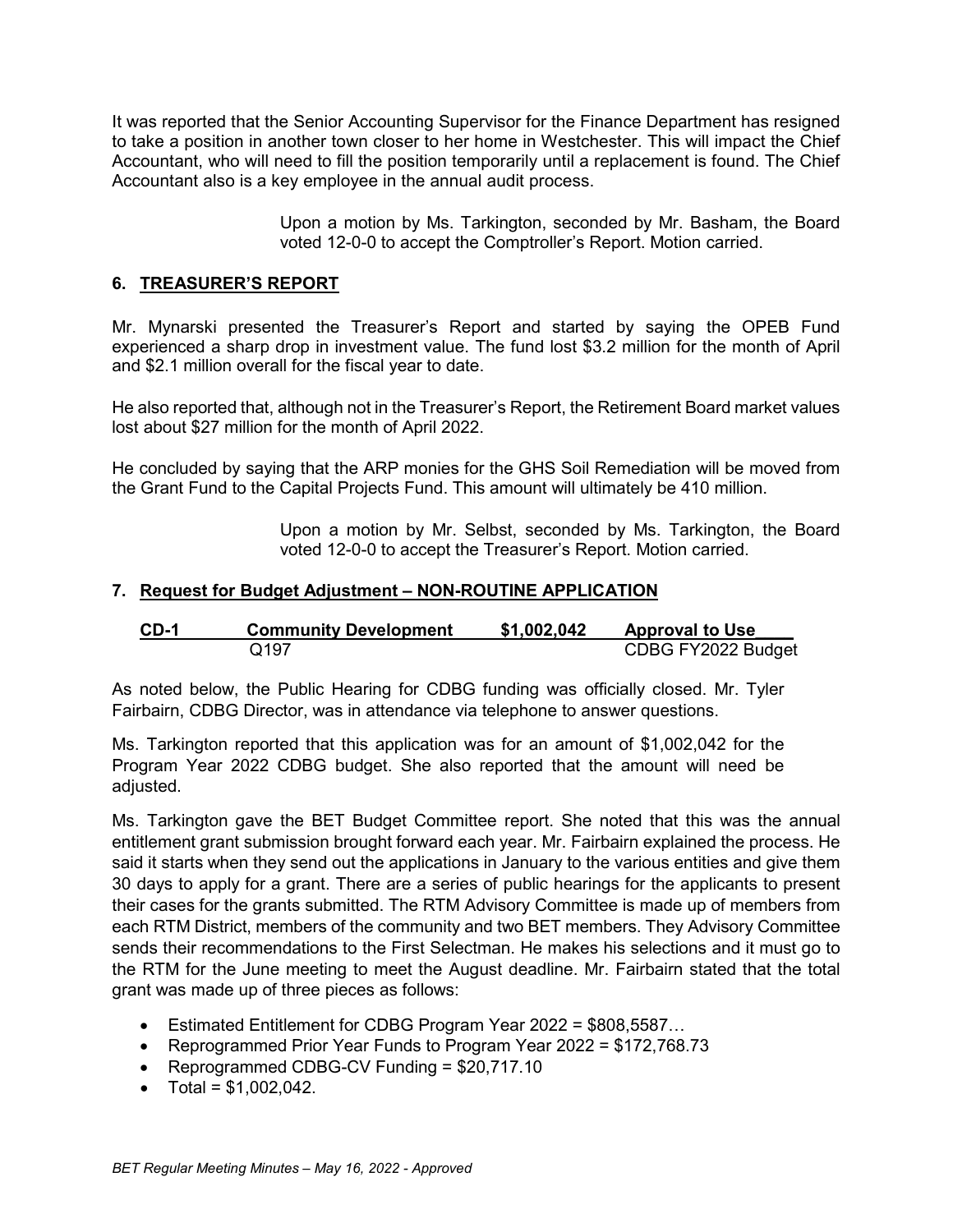Ms. Tarkington stated that a member asked about the Nathaniel Witherell Pavilion from last year. Mr. Fairbairn said that the project came in under budget and it made up a majority of the reprogrammed funds from the prior year or about \$90,000. He stated that they couldn't find any other Nathaniel Witherell projects that fit within the scope of that project and had to therefore return the funds to the current year.

Another member asked about how the CDBG program selects recipients for the grants. He responded that the Advisory Committee makes an effort to try to give everyone something. They look at the number of people served by each program, needs and prior awards. A motion was made and seconded to accept and approve to use \$1,002,042 for the Community Development Block Grant Program Year 2022 Budget and the associated Resolution, the Committee voted 4- 0-0 and the motion carried.

Mr. Ozizmir asked for the updated adjusted amount. Mr. Fairbairn reported that the United States Housing and Urban Development (HUD) agency has released the final CDBG budgetary numbers. The Reprogrammed Funds (\$172,768.73) and the CDBG-CV Funds (\$20,717.10) remain the same. The adjustment is in the CDBG Entitlement PY 2022 figures. The new amount is \$762,126.00 reducing the total requested to \$955,611.83.

> Mr. Ozizmir made a motion, seconded by Ms. Tarkington, to amend the original amount requested in the application, the Resolution and the attached listing of awards to \$955,611.83. The Board voted in favor 12-0-0. Motion carried

Mr. Ramer asked if the amendment was approved by the First Selectman. Mr. Fairbairn stated yes, the First Selectman is aware that changes like this are made and he agrees with any such adjustments.

> Mr. Ozizmir asked if there are any objections to the amendment to the original motion. Hearing none, the matter passed 12-0-0.

### **8. Close Public Hearing**

Mr. Ozizmir officially asked if there are any public comments. Hearing none:

A motion was made by Ms. Fassuliotis, seconded by Ms. Tarkington, to close the Public Hearing and vote to approve \$1,002,042 for the Program Year 2022 CDBG Budget, the list of recipients and the Resolution. the Board voted 12-0-0. Motion carried.

### **9. BET Standing Committee Reports**

No reports were scheduled

### **10. BET Liaison Reports**

No reports were scheduled.

### **11. BET Special Project Team Reports**

No reports were scheduled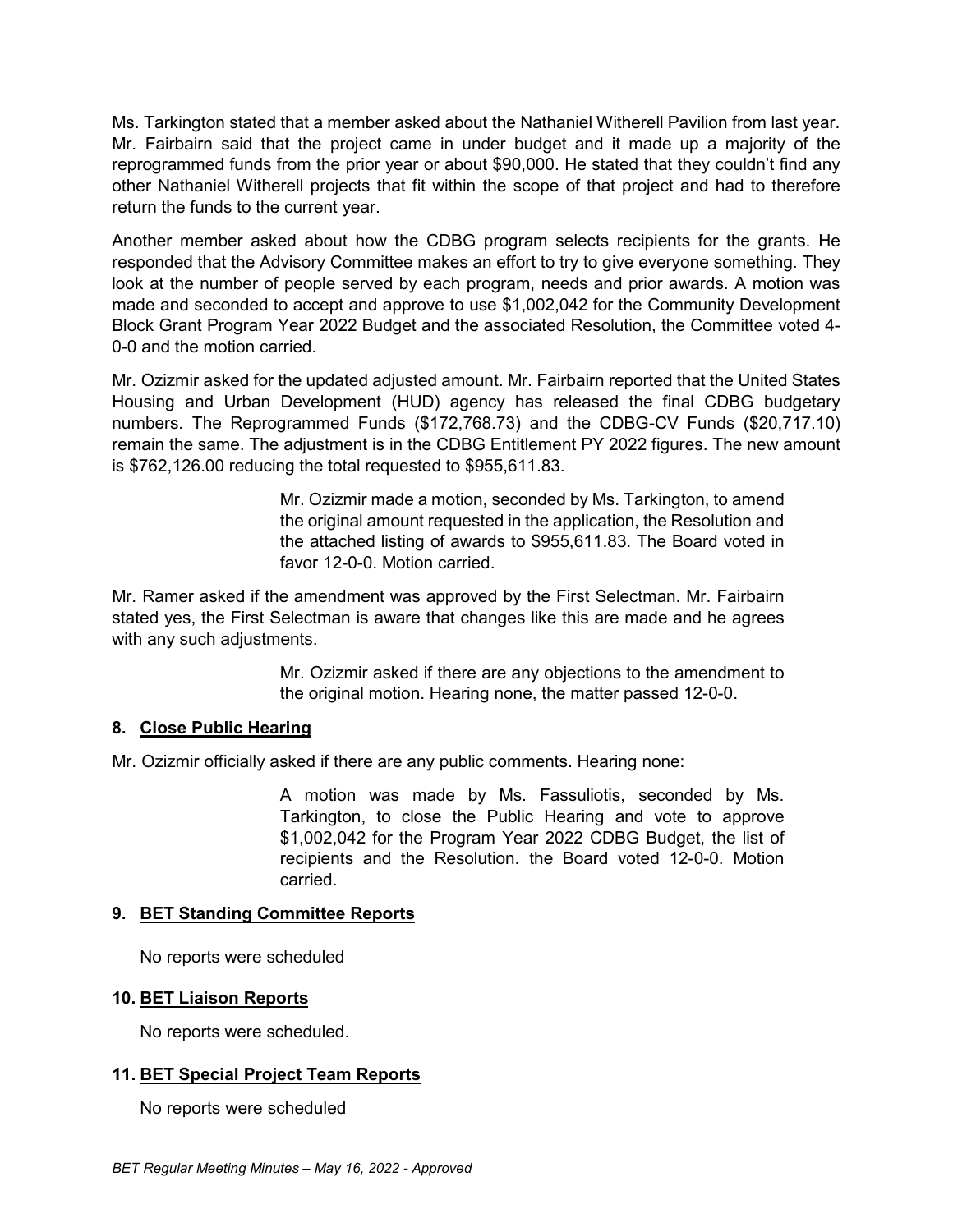## **12. Old Business**

# • **BET Professional Fees – FY 22/FY23 – Potential Uses**

The Board took up the topic of discussing potential uses for BET consultant fees for the current and next fiscal year. Mr. Ozizmir called on Mr. Mynarski to offer his two specific items that will be requested. Mr. Mynarski stated that he will be requesting additional funds for a GASB 87 Leases study and our Chief Accountant is working on putting the Police Side Jobs accounting onto the Munis system. The Chief Accountant is putting together a quote for the Munis module from Tyler Technologies for about \$7,000. He said the total requested at the June BET meeting will be about \$30 to \$35 thousand.

### **13. New Business**

### **Setting Mill Rates**

Mr. Mynarski told the BET Chairman, the process involves the Clerk of the BET, Ms. Arora, to read aloud the respective Resolutions for each fund with the final determined mill rate amount.

• General Fund – Ms. Arora read the Resolution to set the Mill Rate for the General Fund on the Assessment List of October 1, 2021 for the Fiscal Year 2022-2023 at 11,280 Mills on the dollar. Ms. Tarkington moved the resolution, seconded by Ms. Moriarty. The Board voted 12-0-0 to approve. Motions carried.

After reading the preceding resolution, Ms. Moriarty asked about the projected General Fund balance. Mr. Mynarski offered his comments on the use of fund balance and reminded the BET that there will be a review of the Fund Balance policy this year. He stated that we can collectively all look at the amount of fund balance, the use of fund balance and adjusting the reporting of fund balance to reflect the high use of fund balance.

• Sewer Maintenance Fund – Ms. Arora read the Resolution to set the Mill Rate for the Sewer Maintenance Fund on the Assessment List of October 1, 2021 for the Fiscal Year 2022-2023 at 0.203 Mills on the dollar. Ms. Tarkington moved the resolution, seconded by Ms. Moriarty. The Board voted 12-0-0 to approve. Motion carried.

After reading the resolution, Ms. Tarkington reminded everyone that we are using Sewer Maintenance Fund balance for the first-time saving taxpayer's money.

• Sewer Improvement Fund – Ms. Arora read the Resolution to set the Mill rate for the Sewer Improvement Fund on the Assessment List of October 1, 2021 for the Fiscal Year 2022-2023 at 0.047 Mills on the dollar. Ms. Tarkington moved the resolution, seconded by Ms. Moriarty. The Board voted 12-0-0 to approve. Motion carried.

### **14. Chair's Report**

Ms. Moriarty inquired about a topic that would be coming up regarding the Capital Improvement Project plan in June. She expressed concern about arriving at a number for the five-year CIP. Mr. Ozizmir responded that the First Selectman and Town Administrator have express concern about the current process and would like to start in July on putting together a team to refine and improve the CIP process.